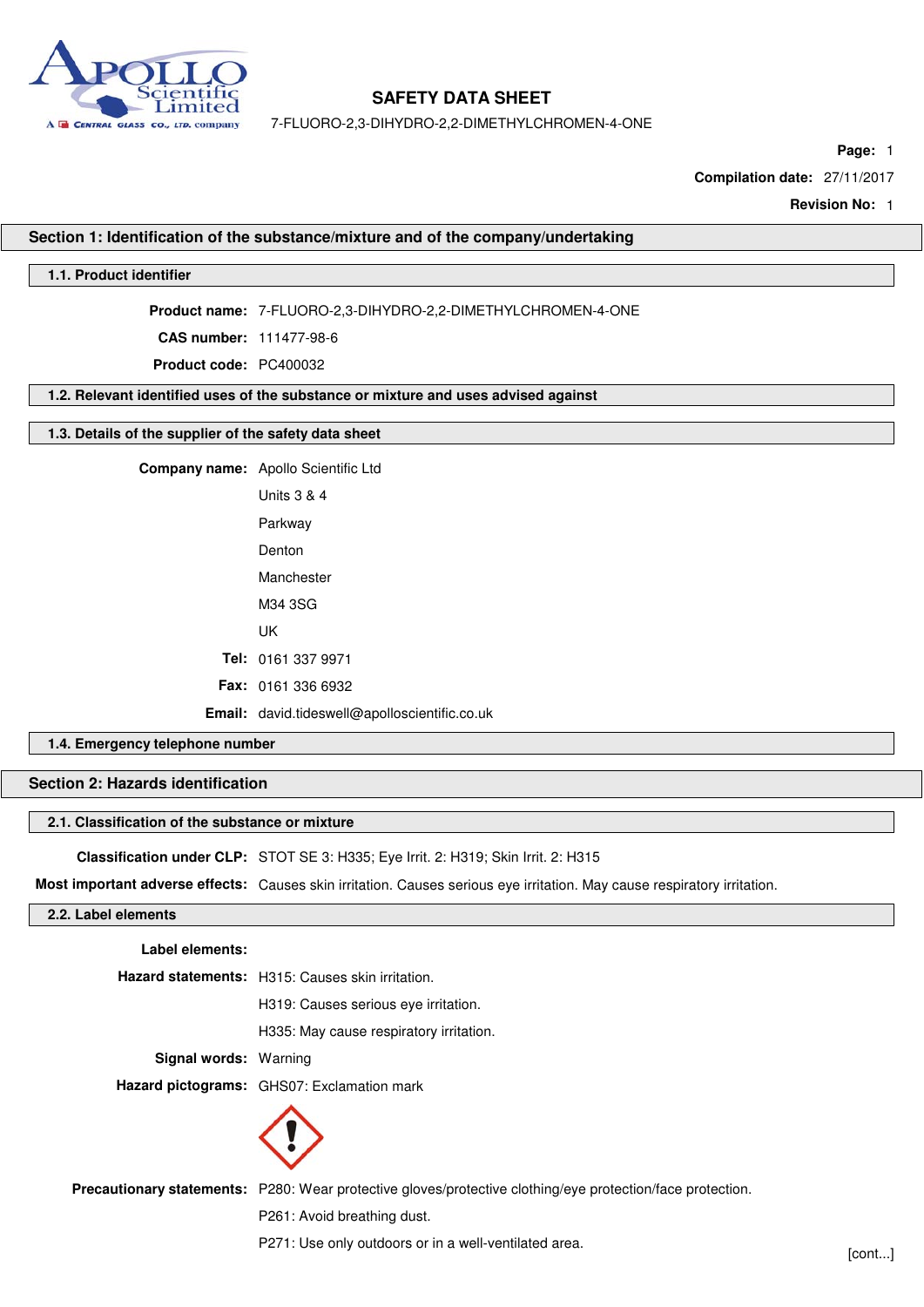#### 7-FLUORO-2,3-DIHYDRO-2,2-DIMETHYLCHROMEN-4-ONE

**Page:** 2

#### **2.3. Other hazards**

#### **PBT:** This product is not identified as a PBT/vPvB substance.

#### **Section 3: Composition/information on ingredients**

#### **3.1. Substances**

#### **Chemical identity:** 7-FLUORO-2,3-DIHYDRO-2,2-DIMETHYLCHROMEN-4-ONE

## **CAS number:** 111477-98-6

## **Section 4: First aid measures**

## **4.1. Description of first aid measures**

**Skin contact:** Remove all contaminated clothes and footwear immediately unless stuck to skin. Wash

immediately with plenty of soap and water.

**Eye contact:** Bathe the eye with running water for 15 minutes. Consult a doctor.

**Ingestion:** Wash out mouth with water. Consult a doctor.

**Inhalation:** Remove casualty from exposure ensuring one's own safety whilst doing so. Consult a doctor.

#### **4.2. Most important symptoms and effects, both acute and delayed**

**Skin contact:** There may be irritation and redness at the site of contact.

**Eye contact:** There may be irritation and redness. The eyes may water profusely.

**Ingestion:** There may be soreness and redness of the mouth and throat.

**Inhalation:** There may be irritation of the throat with a feeling of tightness in the chest. Exposure may cause coughing or wheezing.

**4.3. Indication of any immediate medical attention and special treatment needed**

#### **Section 5: Fire-fighting measures**

## **5.1. Extinguishing media**

**Extinguishing media:** Carbon dioxide, dry chemical powder, foam. Suitable extinguishing media for the

surrounding fire should be used.

## **5.2. Special hazards arising from the substance or mixture**

**Exposure hazards:** In combustion emits toxic fumes of carbon dioxide / carbon monoxide. Hydrogen fluoride

(HF).

**5.3. Advice for fire-fighters**

**Advice for fire-fighters:** Wear self-contained breathing apparatus. Wear protective clothing to prevent contact

with skin and eyes.

#### **Section 6: Accidental release measures**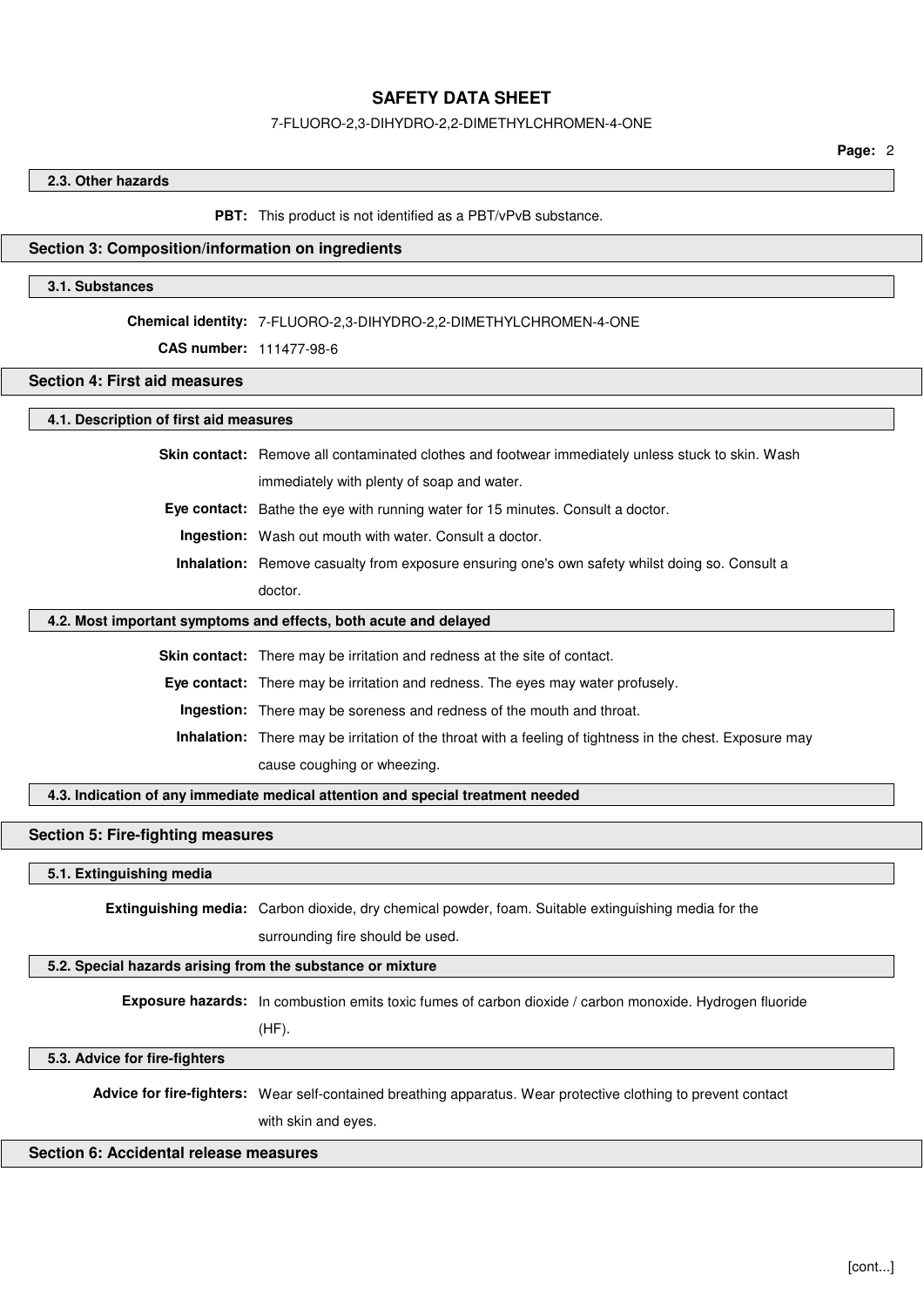#### 7-FLUORO-2,3-DIHYDRO-2,2-DIMETHYLCHROMEN-4-ONE

**Personal precautions:** Refer to section 8 of SDS for personal protection details. If outside do not approach from

downwind. If outside keep bystanders upwind and away from danger point. Mark out the contaminated area with signs and prevent access to unauthorised personnel. Do not

**6.1. Personal precautions, protective equipment and emergency procedures**

**Page:** 3

# create dust. **6.2. Environmental precautions Environmental precautions:** Do not discharge into drains or rivers. **6.3. Methods and material for containment and cleaning up Clean-up procedures:** Transfer to a closable, labelled salvage container for disposal by an appropriate method. **6.4. Reference to other sections Section 7: Handling and storage 7.1. Precautions for safe handling Handling requirements:** Avoid direct contact with the substance. Ensure there is sufficient ventilation of the area. Do not handle in a confined space. Avoid the formation or spread of dust in the air. Only use in fume hood. **7.2. Conditions for safe storage, including any incompatibilities Storage conditions:** Store in a cool, well ventilated area. Keep container tightly closed. **Suitable packaging:** Must only be kept in original packaging. **7.3. Specific end use(s) Specific end use(s):** No data available. **Section 8: Exposure controls/personal protection 8.1. Control parameters Workplace exposure limits:** No data available.

**DNEL/PNEC Values**

**DNEL / PNEC** No data available.

## **8.2. Exposure controls**

|                                            | <b>Engineering measures:</b> Ensure there is sufficient ventilation of the area.                                      |
|--------------------------------------------|-----------------------------------------------------------------------------------------------------------------------|
|                                            | <b>Respiratory protection:</b> Self-contained breathing apparatus must be available in case of emergency. Respiratory |
|                                            | protective device with particle filter.                                                                               |
| <b>Hand protection:</b> Protective gloves. |                                                                                                                       |
|                                            | <b>Eye protection:</b> Safety glasses. Ensure eye bath is to hand.                                                    |
|                                            | <b>Skin protection:</b> Protective clothing.                                                                          |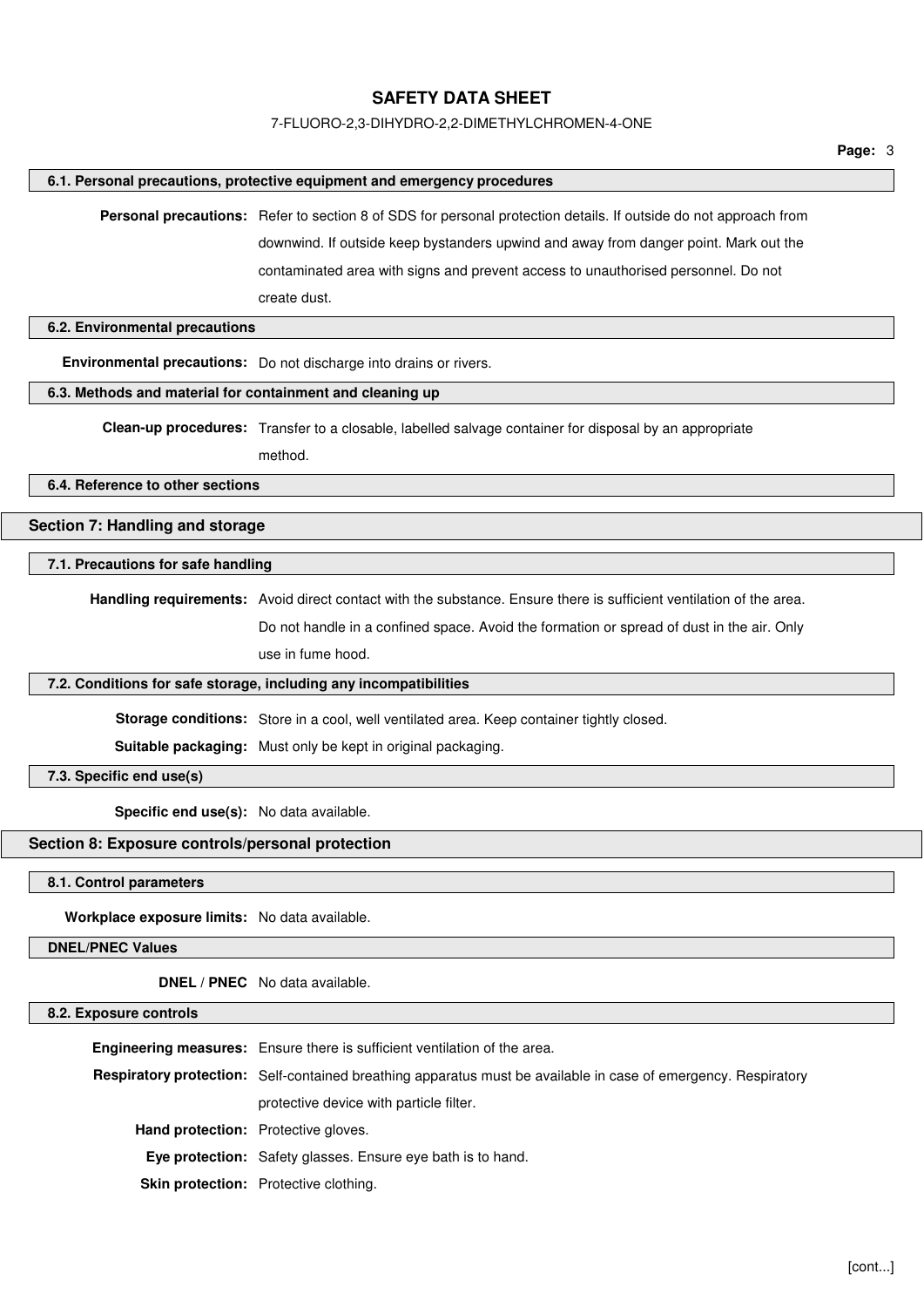#### 7-FLUORO-2,3-DIHYDRO-2,2-DIMETHYLCHROMEN-4-ONE

**Page:** 4

#### **Section 9: Physical and chemical properties**

| 9.1. Information on basic physical and chemical properties |                                           |                                                   |                               |
|------------------------------------------------------------|-------------------------------------------|---------------------------------------------------|-------------------------------|
| <b>State: Solid</b>                                        |                                           |                                                   |                               |
| <b>Colour: White</b>                                       |                                           |                                                   |                               |
| <b>Evaporation rate:</b> No data available.                |                                           |                                                   |                               |
|                                                            | <b>Oxidising:</b> No data available.      |                                                   |                               |
| <b>Solubility in water:</b> No data available.             |                                           |                                                   |                               |
|                                                            | Viscosity: No data available.             |                                                   |                               |
| <b>Boiling point/range °C:</b> No data available.          |                                           | <b>Melting point/range °C:</b> No data available. |                               |
| <b>Flammability limits %: lower:</b> No data available.    |                                           |                                                   | upper: No data available.     |
|                                                            | Flash point <i>C</i> : No data available. | Part.coeff. n-octanol/water: No data available.   |                               |
| Autoflammability °C: No data available.                    |                                           | Vapour pressure: No data available.               |                               |
|                                                            | Relative density: No data available.      |                                                   | <b>pH:</b> No data available. |
|                                                            | <b>VOC g/l:</b> No data available.        |                                                   |                               |

**9.2. Other information**

**Other information:** No data available.

# **Section 10: Stability and reactivity**

**10.1. Reactivity**

**Reactivity:** Stable under recommended transport or storage conditions.

**10.2. Chemical stability**

**Chemical stability:** Stable under normal conditions.

## **10.3. Possibility of hazardous reactions**

**Hazardous reactions:** Hazardous reactions will not occur under normal transport or storage conditions.

## **10.4. Conditions to avoid**

**Conditions to avoid:** Heat.

**10.5. Incompatible materials**

**Materials to avoid:** Strong oxidising agents. Strong acids.

**10.6. Hazardous decomposition products**

**Haz. decomp. products:** In combustion emits toxic fumes of carbon dioxide / carbon monoxide. Hydrogen fluoride

(HF).

# **Section 11: Toxicological information**

**11.1. Information on toxicological effects**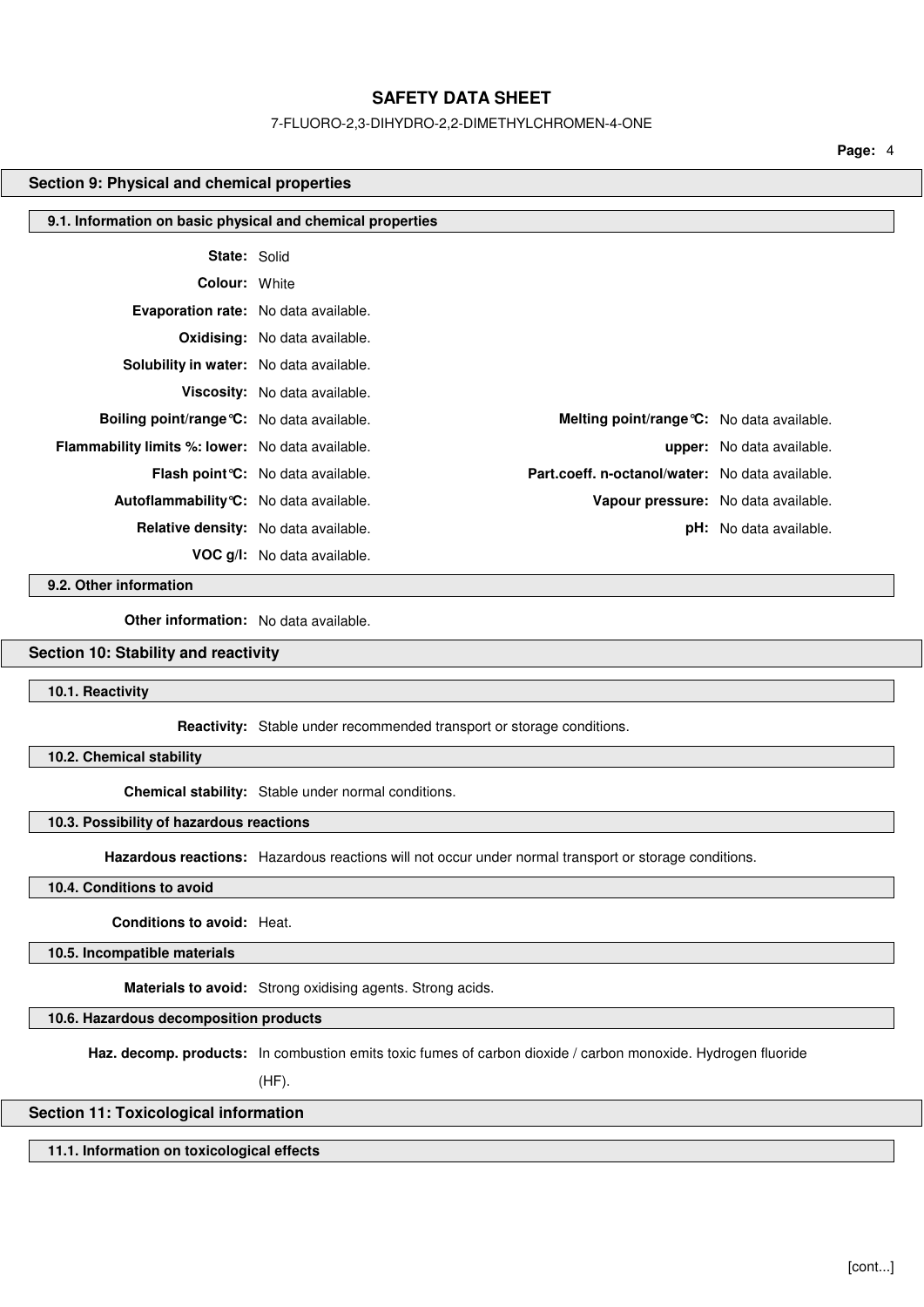## 7-FLUORO-2,3-DIHYDRO-2,2-DIMETHYLCHROMEN-4-ONE

**Page:** 5

#### **Relevant hazards for product:**

| Hazard                        | Route      | Basis                 |
|-------------------------------|------------|-----------------------|
| Skin corrosion/irritation     | <b>DRM</b> | Hazardous: calculated |
| Serious eye damage/irritation | OPT        | Hazardous: calculated |
| STOT-single exposure          | INH        | Hazardous: calculated |

#### **Symptoms / routes of exposure**

**Skin contact:** There may be irritation and redness at the site of contact.

**Eye contact:** There may be irritation and redness. The eyes may water profusely.

**Ingestion:** There may be soreness and redness of the mouth and throat.

**Inhalation:** There may be irritation of the throat with a feeling of tightness in the chest. Exposure may

cause coughing or wheezing.

## **Section 12: Ecological information**

**12.1. Toxicity**

**Ecotoxicity values:** No data available.

**12.2. Persistence and degradability**

**Persistence and degradability:** No data available.

**12.3. Bioaccumulative potential**

**Bioaccumulative potential:** No data available.

**12.4. Mobility in soil**

**Mobility:** No data available.

## **12.5. Results of PBT and vPvB assessment**

**PBT identification:** This product is not identified as a PBT/vPvB substance.

**12.6. Other adverse effects**

**Other adverse effects:** No data available.

**Section 13: Disposal considerations**

**13.1. Waste treatment methods**

| <b>Disposal operations:</b> Transfer to a suitable container and arrange for collection by specialised disposal     |
|---------------------------------------------------------------------------------------------------------------------|
| company. MATERIAL SHOULD BE DISPOSED OF IN ACCORDANCE WITH LOCAL,                                                   |
| STATE AND FEDERAL REGULATIONS                                                                                       |
| <b>Disposal of packaging:</b> Dispose of as special waste in compliance with local and national regulations Observe |
| all federal, state and local environmental regulations.                                                             |
| <b>NB:</b> The user's attention is drawn to the possible existence of regional or national                          |
| regulations regarding disposal.                                                                                     |